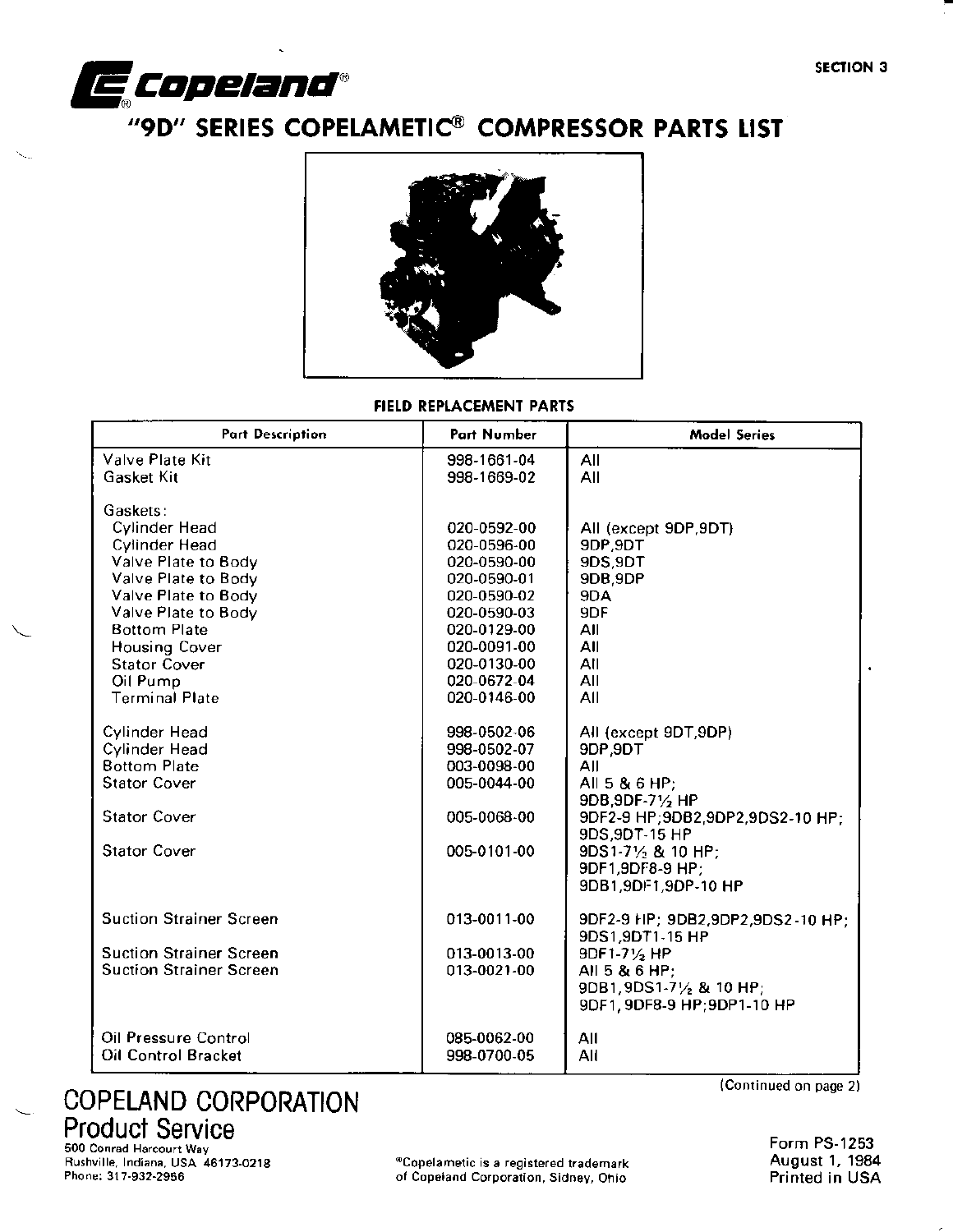FIEID REPLACEMENT PARIS

| <b>Part Description</b>                                                                                 | <b>Part Number</b>                                                    | <b>Model Series</b>                                                         |
|---------------------------------------------------------------------------------------------------------|-----------------------------------------------------------------------|-----------------------------------------------------------------------------|
| <b>Sight Glass Kit</b><br>Oil Screen                                                                    | 998-0002-02<br>013-0067-00                                            | All<br>All                                                                  |
| Oil Check Valve<br>Crankcase Vent. Valve                                                                | 510-0088-00<br>510-0003-00                                            | All<br>All                                                                  |
| Oil Pump Kit                                                                                            | 998-0007-05                                                           | All                                                                         |
| Terminal Box<br><b>Terminal Box Cover</b>                                                               | 062-0058-001<br>$005 - 0163 - 00$                                     | All 5 & 6 HP:<br>$9DB-7\frac{1}{2}HP$                                       |
|                                                                                                         |                                                                       |                                                                             |
| Terminal Box<br><b>Terminal Box Cover</b>                                                               | 062-0134-02)<br>$005 - 0396 - 00$                                     | All $7\frac{1}{2}$ (except 9DB)<br>AII 9, 10, 15 HP                         |
| Terminal Plate, Stud<br>and Insulator Assy.                                                             | 521-0133-00                                                           | All 10 HP-TFC;<br>9DF1-9 HP-TFC/TFE                                         |
| <b>Terminal Plate, Stud</b><br>and Insulator Assy.                                                      | 521-0145-00                                                           | <b>AII 15 HP</b>                                                            |
| <b>Terminal Block</b>                                                                                   | 080-0026-00                                                           | All 10 & 15 HP;<br>9DF1-0900-TFD/TFE                                        |
| <b>Terminal Fusite</b><br><b>Terminal Mounting Plate</b><br><b>Connector Block</b><br>Terminal "O" Ring | 521-0018-00)<br>$003 - 0112 - 00$<br>021-0005-00<br>$020 - 0003 - 02$ | All 5, 6, & $7\frac{1}{2}$ HP<br>All 9 HP (except TFC)<br>AII 10 HP-TFC/TFE |

## **CAPACITY CONTROL**

| Standard<br>Model<br>Converts To | Capacity<br><b>Control Model</b> |
|----------------------------------|----------------------------------|
| 9DB-10 HP                        | 9DP-10 HP                        |
| 9DS-15 HP                        | 9DT-15 HP                        |

| Coil<br>Voltage | Kit Part*<br>Number |
|-----------------|---------------------|
| 24              | 998-0017-04         |
| 120             | 998-0017-05         |
| 240             | 998-0017-06         |

#### Repair Kit\*\*

| $998-0017-13$ |
|---------------|
|---------------|

- All "9D" capacity control  $\overline{\ast}$ models use the same kits. Kit includes cylinder head, valve and tubing assy, coil and gaskets.
- \*\* Includes valve and tubing assy with gasket

Note: The replacement Alco enclosure tube {the part the coil mounts on) located on top of the capacity control valve is part number 528-1074-00.

#### **VERTICAL COOLING FAN ASSEMBLIES**

|             | 998-0550-00 Fan Motor, Blade & Guard 230 V. |
|-------------|---------------------------------------------|
| 998-0550-01 | Fan Motor, Blade & Guard 460 V.             |
| 998-0550-02 | Fan Motor, Blade & Guard 115 V.             |
|             | [998-0574-08 Fan Mounting Kit               |

#### **MOUNTING PARTS**

| Model                                     | <b>Part Number</b> |
|-------------------------------------------|--------------------|
| All (except 9DF-10 HP;<br>9DS, 9DT-15 HP) | 527-0009-00        |
| I9DF-10 HP                                | 527-0045-00        |
| 9DS,9DT-15 HP                             | 527-0037-00        |

# SOLENOID COILS (ALCO)

| <b>Part Number</b> |
|--------------------|
| 023-0037-00        |
| 023-0037-01        |
| 023-0037-02        |
|                    |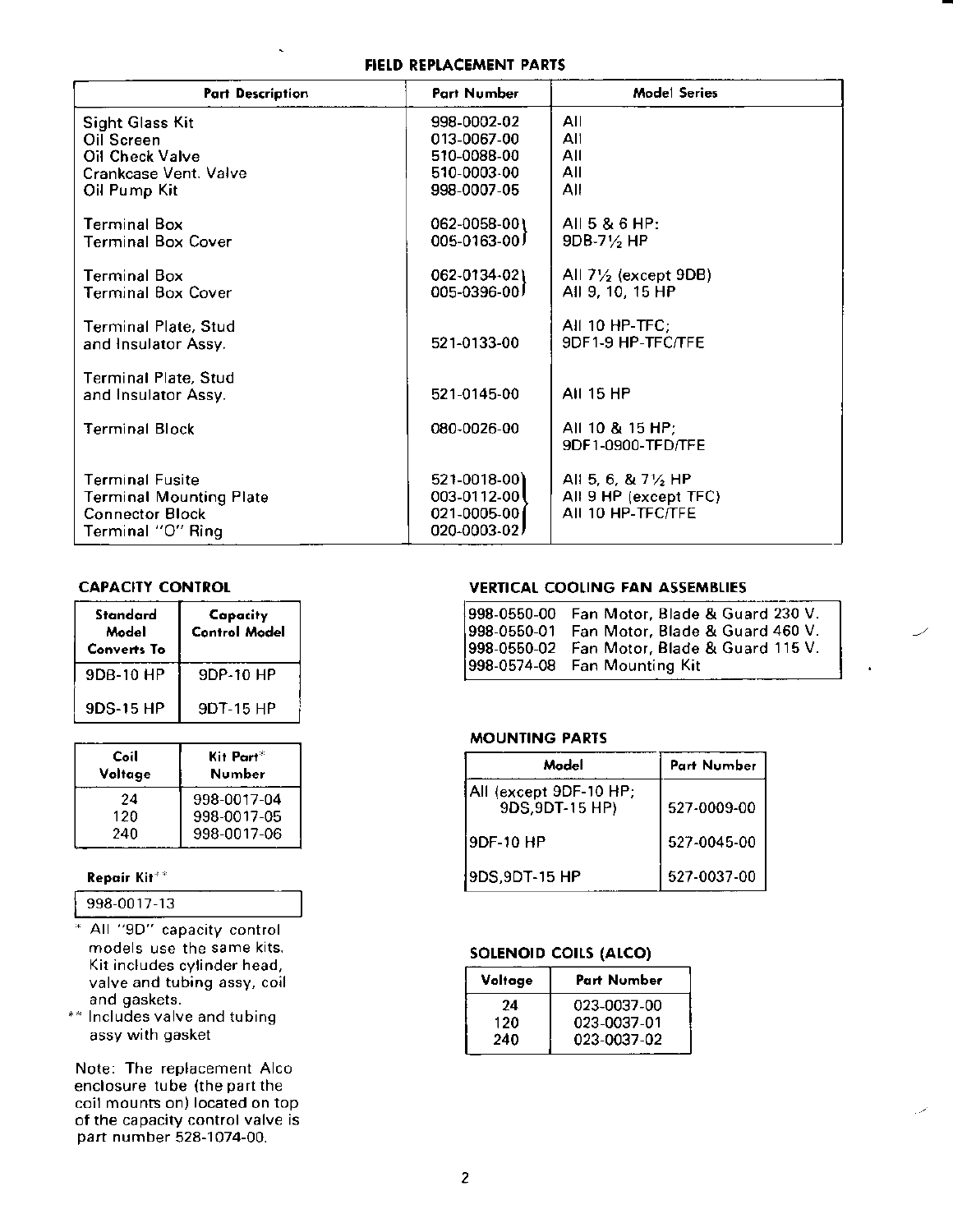#### **PROTECTORS**

 $\mathcal{L}_{\text{in}}$ 

| Motor<br>Type                                        | Model                                            | Part Number                                                                            |  |
|------------------------------------------------------|--------------------------------------------------|----------------------------------------------------------------------------------------|--|
| 5 HP                                                 |                                                  |                                                                                        |  |
| <b>TFC</b><br>TFD<br><b>TFE</b>                      | 9DA/9DB<br>9DA/9DB<br>9DA/9DB                    | 071-0429-02<br>071-0429-03<br>071-0429-10                                              |  |
| 6 HP                                                 |                                                  |                                                                                        |  |
| TFC<br><b>TFD</b><br>TFF                             | 9DA<br>9DA<br>9DA                                | 071-0429-08<br>071-0429-03<br>071-0429-10                                              |  |
| 7½ HP                                                |                                                  |                                                                                        |  |
| <b>TFC</b><br>TFD<br>TFD<br>TFD<br><b>TFF</b><br>TFE | 9DB/9DF/9DS<br>9DB<br>9DF<br>9DS<br>9DB<br>9DS   | 071-0429-04<br>071-0429-05<br>071-0429-09<br>071-0429-01<br>071-0429-03<br>071-0429-11 |  |
| 9 HP                                                 |                                                  |                                                                                        |  |
| <b>TFC</b><br><b>TFD</b><br>TFF                      | 9DF<br>9DF<br>9DF/9DS                            | 071-0429-00<br>071-0429-09<br>071-0429-11                                              |  |
| 10 HP                                                |                                                  |                                                                                        |  |
| TFC<br>TFC.<br>TFD<br>TFD<br>TFF                     | 9DB/9DP<br>9DS<br>9DB/9DP<br>9DS.<br>9DB/9DP/9DS | 071-0429-06<br>071-0429-00<br>071-0429-07<br>071-0429-01<br>071-0429-11                |  |

#### **CRANKCASE HEATERS**

| Volts | <b>Part Number</b>                 |
|-------|------------------------------------|
|       | Internal Immersion Type (65 Watt)  |
| 120   | 518-0001-03                        |
| 230   | 518-0001-02                        |
| 480   | 518-0001-01                        |
|       | External Clamp on Type* (65 Watt)  |
| 120   | 018-0007-05                        |
| 230   | 018-0007-06                        |
| 480   | 018-0007-07                        |
|       | External Clamp on Type* (100 Watt) |
| 120   | 018-0007-12                        |
| 230   | 018-0007-11                        |
| 480   | 018-0007-13                        |

\* Each external heater requires 2 mount-<br>ing clips 032-0091-00. (Order Separately)

# MODULES - 9DS, 9DT - 15 HP

| Robertshaw has developed a solid state module compatible with  |  |  |  |  |
|----------------------------------------------------------------|--|--|--|--|
| the T.I. sensors. The Robertshaw MP50 module is dimensionally  |  |  |  |  |
| and functionally identical to the T.I. 15AA module and will be |  |  |  |  |
| used as an alternate to the T.I. 15AA module.                  |  |  |  |  |
|                                                                |  |  |  |  |

| Module<br>Voltage | Vendor No.  | Copeland No. | Replacement<br>Kit No. |
|-------------------|-------------|--------------|------------------------|
| 120               | 15AA1600 B* | 071-0424-01  | 998-0424-01            |
|                   | MP50-1001** | 071-0441-01  | 998-0424-01            |
| 240               | 15AA1600 C* | 071-0424-00  | 998-0424-00            |
|                   | MP50-1201** | 071-0441-00  | 998-0424-00            |

\*Texas Instrument<br>\*\*Robertshaw

 $\sim 10$ 

 $\overline{a}$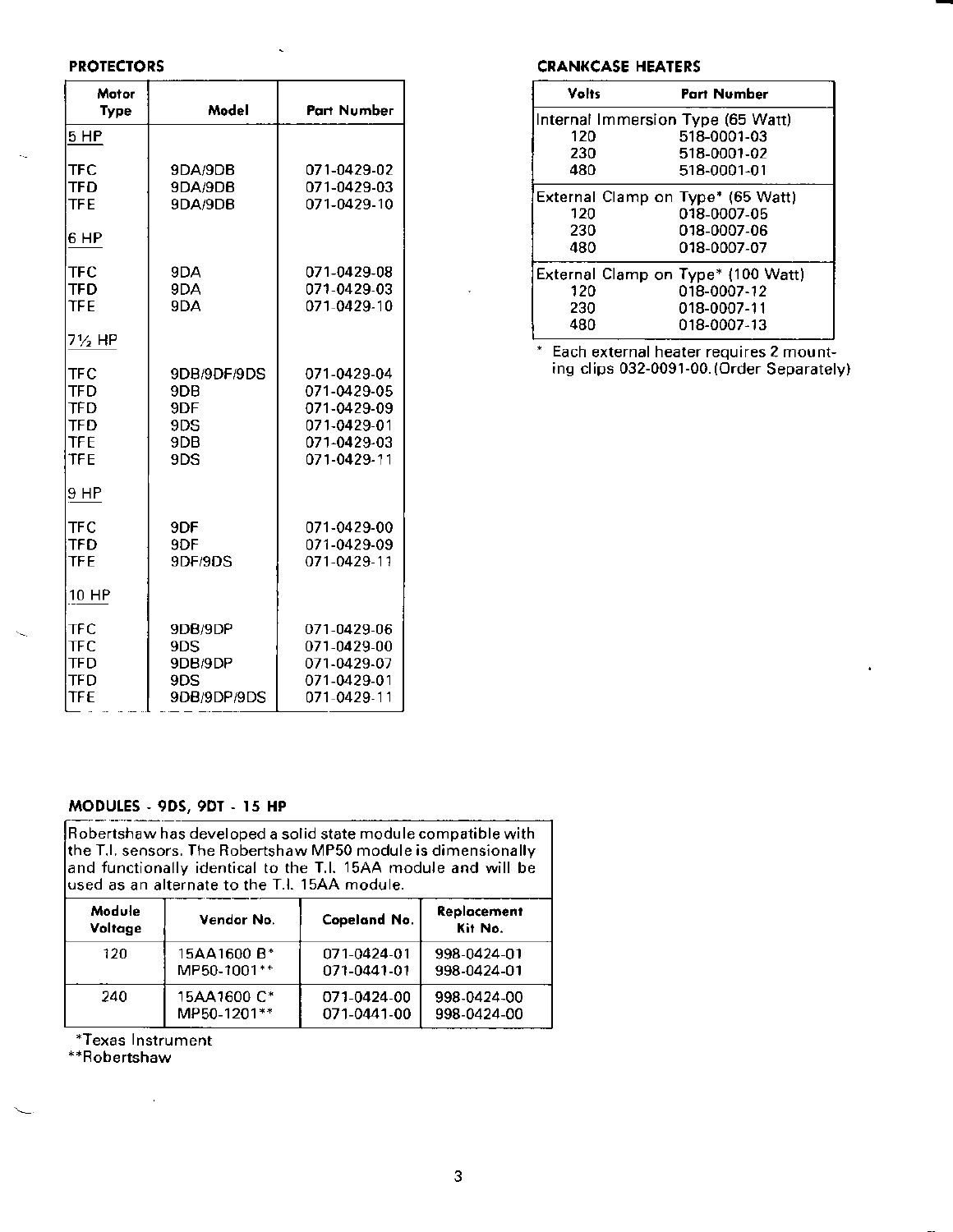## SUGGESTED SERVICE VALVES

| HP                                                        | <b>Suction</b>             | <b>Size</b>                      | Gasket                     | Discharge                  | <b>Size</b>                                | Gasket                     |
|-----------------------------------------------------------|----------------------------|----------------------------------|----------------------------|----------------------------|--------------------------------------------|----------------------------|
| AII 5 HP                                                  | 510-0063-01                | $1\frac{3}{2}$ "Swt              | 020-0012-09                | 510-0023-02                | %″Swt                                      | 020-0028-03                |
| Ali 6 & 7½ HP                                             | 510-0063-01                | $1\frac{3}{4}$ "Swt              | 020-0012-09                | 510-0023-01                | $1\frac{1}{2}$ "Swt                        | 020-0028-03                |
| AII 9 HP (except 9DF2)<br>I9DF2.                          | 510-0063-01<br>510-0062-00 | $1\frac{3}{4}$ "Swt<br>$1\%$ Swt | 020-0012-09<br>020-0006-33 | 510-0023-01<br>510-0023-01 | $1\frac{1}{8}$ "Swt<br>$1\frac{1}{8}$ "Swt | 020-0028-03<br>020-0028-03 |
| All 10 HP (except 9DB2,<br>9DP2, 9DS2)<br>I9DB2.9DP2.9DS2 | 510-0063-01<br>510-0062-00 | 1%"Swt<br>1%''Swt                | 020-0012-09<br>020-0006-33 | 510-0023-01<br>510-0023-01 | $1\frac{1}{8}$ "Swt<br>$1\frac{1}{8}$ "Swt | 020-0028-03<br>020-0028-03 |
| AII 15 HP                                                 | 510-0062-00                | 1%"Swt                           | 020-0006-33                | 510-0023-01                | $1\frac{1}{2}$ "Swt                        | 020-0028-03                |

#### SHIPPING PLATES

| HP                                                         | <b>Suction</b>             | Gasket                     | Discharge                  | <b>Gosket</b>              |
|------------------------------------------------------------|----------------------------|----------------------------|----------------------------|----------------------------|
| All 5,6,71/2 HP                                            | 003-0055-02                | 020-0012-09                | 003-0055-02                | 020-0012-09                |
| All 9 HP (except 9DF2)<br>I9DE2.                           | 003-0055-02<br>003-0203-00 | 020-0012-09<br>020-0008-01 | 003-0055-02<br>003-0055-02 | 020-0012-09<br>020-0012-09 |
| All 10 HP (except 9DB2,<br>(9DP2, 9DS2<br>9DB2, 9DP2, 9DS2 | 003-0055-02<br>003-0203-00 | 020-0012-09<br>020-0008-01 | 003-0055-02<br>003-0055-02 | 020-0012-09<br>020-0012-09 |
| IAII 15 HP                                                 | 003-0203-00                | 020-0008-01                | 003-0055-02                | 020-0012-09                |

### Generdl Informorion

For additional information refer to:

PS-11 I5 Valve Plate & Gasket Ljsring

PS-1224 Verrical Cooling Fan Assemblies

PS-1249 Service Valves

AE-22-1182 Crankcase Heaters

AE-4-1270 Replacement of Copelametics